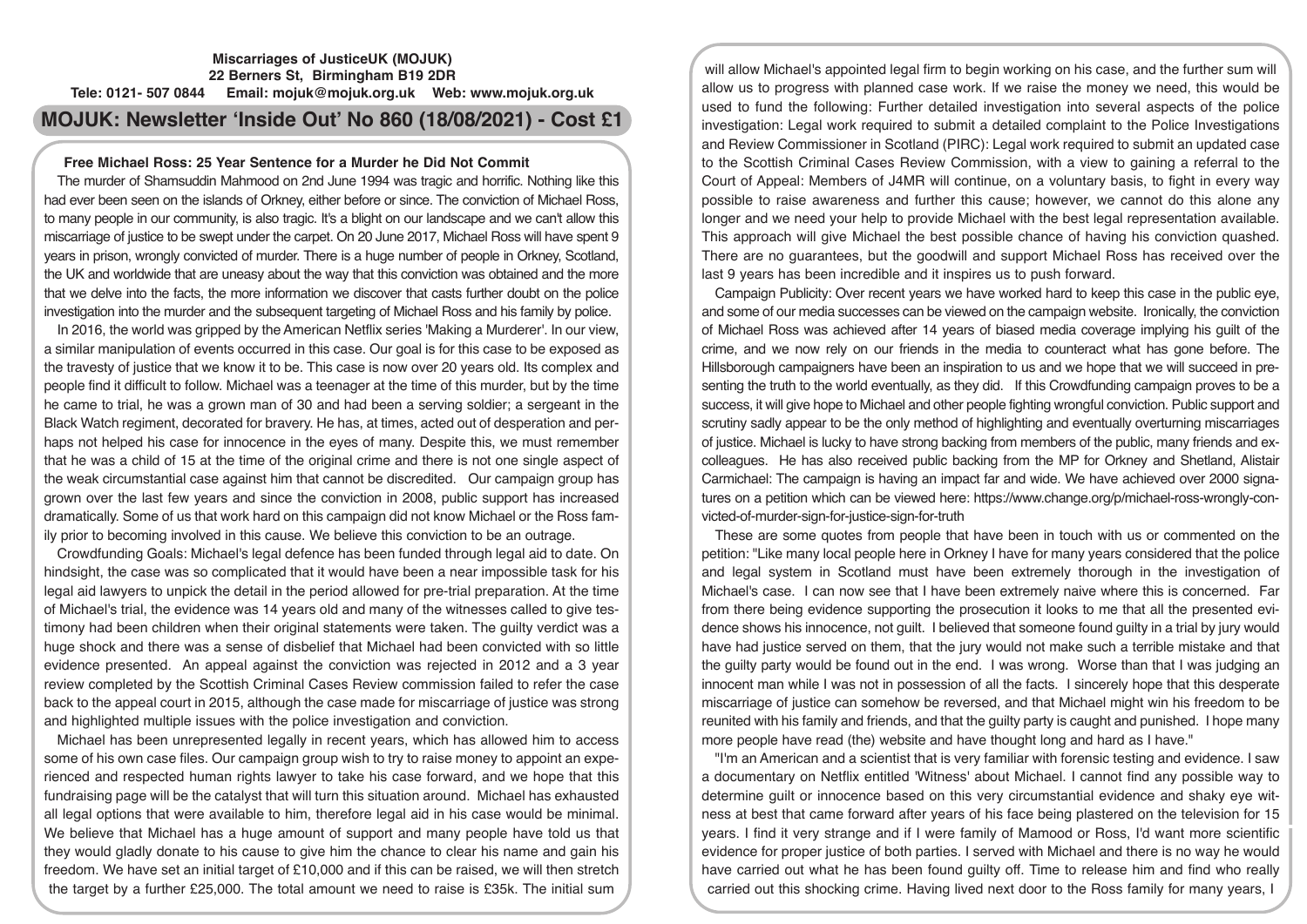will never believe that Michael was the person who committed that crime. He was always a pleasant young man who became a soldier and it was no surprise to me that he was highly respected by his comrades, a credit to the Black Watch regiment." In my opinion this conviction is so flawed that it is totally ludicrous"

Can You Help Us With Our Cause? "If we desire respect for the law, we must first make the law respectable" Louis D Brandeis. The shooting of Shamsuddin Mahmood in cold blood has left a deep scar on our community; however, we cannot continue to turn a blind eye to the many obvious flaws in the case against Michael Ross. Our goal is to get closer to the truth and ultimately see the investigation into Mr Mahmood's murder re-opened. For over 14 years, the focus of the police investigation was Michael Ross. Other more plausible avenues have not been pursued and there were multiple leads not followed through to any conclusion.

*Our Fight is for Justice. For Shamsuddin Mahmood and Michael Ross.* 

## **Courts Failed People 'Caught up' in UK Riots in 2011**

*Haroon Siddique, Guardian:* Pressures in the criminal justice system meant it failed to distinguish between repeat offenders and people "caught up" in the 2011 English riots, a former chief prosecutor has said. More than 2,000 people were convicted of riot-related offences with harsh sentences doled out. The average custodial sentence for riot-related cases was more than double compared with similar offences in 2010 in magistrates courts, while in crown courts it rose by three-quarters, according to Ministry of Justice analysis. While the majority of defendants had previous convictions, more than a fifth did not. They included a student jailed for six months after pleading guilty to stealing bottles of water worth £3.50, and two men jailed for four years for inciting riots on Facebook, although no disorder occurred.

Nazir Afzal, chief crown prosecutor for the north-west at the time, said the swift response to rioting in Greater Manchester, including expediting cases from magistrates to crown courts, night sittings and "deterrent" sentences, helped quell disorder but blurred the distinction between organised criminals, prevalent in the disturbances, and first-time offenders. "We have to treat people differently otherwise the system's unfair and so there were people who I regret even having anything to do with," said Afzal. "In a different atmosphere, in a different environment, they would have been diverted from the justice system altogether – given conditional discharges, probation, restorative justice, pay compensation. But they got rolled into everything else because we didn't have resources. "I mean 2011 was the beginning of austerity. I was tasked immediately on taking the role to reduce my budget by 25%, which meant I had to release lots of prosecutors, administrative staff. The police were doing the same, police stations were closing. So we just had to work with the limited resources we had and that meant that we were forced to apply the same rules to everybody and less discretion than we would have been able to exercise otherwise." Afzal maintained that his staff did the best they could in the circumstances and said he never met anyone in the community who disagreed with the response. Research suggests most of the public agree offences committed during riots support the imposition of harsher sentences and also the use of deterrent sentences in such circumstances, although support has also been demonstrated for non-custodial sentences for non-violent, riot-related offending. Afzal said ultimately "sending somebody to prison is always a failure of a system … I can't change the system that exists".

Toby Wilbraham, a criminal defence solicitor at Olliers, in Manchester, recalled a court official telling him there was a governmental memo on how to deal with cases, although the judiciary denied yielding to political pressure. "We know the judges fairly well at the courts and the way they dealt with cases changed quite considerably from how they would normally deal with them and they became more

punitive and remanded people more often than they would have done before," said Wilbraham. Mitigation was said to be rare, despite the age of many defendants – around a quarter were 10-17 and a similar proportion 18-20 – with punitive sentences encouraging people to plead guilty.

Beth O'Reilly, a barrister in London, described the courts as like a "conveyor belt heading towards prison", adding: "There were young people who may have dabbled in just minor, very low level stuff, but then found themselves being charged with really serious offences, riot, violent disorder, with disproportionately long sentences if convicted." Adrian Langdale QC, represented young rioters convicted for involvement in firebombing a Nottingham police station, after they had served their sentences. He said some "were caught up in the moment and the excitement of it and the adventure of it, perhaps not totally realising what was going to be the end result … And some of those unfortunately having tasted fairly lengthy prison sentences have, when they've been released, gone on to organised crime. "I've represented an individual who was released and has since been convicted of a shooting, I've been involved with one who was released and involved in large scale drug supply." Langdale secured one of the few acquittals in riot-related cases as did now-retired London barrister Terry Munyard, who nevertheless remains angry at the harsh sentencing. "Nicking something very minor should not see you in prison," he said. "I think people's individual circumstances weren't taken sufficient account of because the state – in the form of the CPS (Crown Prosecution Service), the police and judges – wanted to try to stop further uprisings of oppressed members of the public."

### **Terry Smith: Police Resignations and Transparency in the CCRC**

Dear Ms Pitcher, By way of introduction, I do not know how long you have been the Chair at CCRC, but I have just read an article by Jon Robbins "Justice Gap" and republished in the MOJUK Newsletter 851, entitled: "CCRC Calls for the Law Commission to Review Criminal Appeals Process" This is in response to the recommendations made by the Westminster Commission that the threshold for cases sent back to the Court of Appeal are too restrictive. vAs a subscriber to the Westminster Commission, it was very interesting to read in the article that the CCRC said it: v"welcomes transparency and the more transparent we can be with our reasons the more people can have confidence in our decision-making".

I spoke to my pro bona barrister David Martin Sperry on his mobile who agreed with me it would be a good idea for me to write to you and to illustrate the lack of transparency, consideration and investigation into my application and Statement of Reasons, ref. 00389/2019 and 00256/2020 where the latter was prematurely closed-down during the Covid 19 pandemic period. Please allow me to explain. After I was wrongly convicted and sentenced to IPP with a minimum tariff of 12-years in February 2010. I lodged a detailed formal complaint to the now re-branded IPCC about the manufacture and omission of evidence at my trial and retrial. This was passed onto the PSDs of BTP vand Essex Police. Subsequently, I was unceremoniously booted out of the police complaints process, and three BTP detectives and three senior Loomis managers went onto resign from the Police Service and their post en bloc after the complaint. These resignations and retirements were confirmed through FOIA and SAR provisions in November 2012 and adduced as evidence in my second application 00256/2020 to the CCRC.

I waited over ten years to exhaust all domestic legal avenues of redress at the Court of Appeal so that I could present my application to the CCRC, who often crow that they have the power and authority to consider, examine and investigate the reasons why the rogue BTP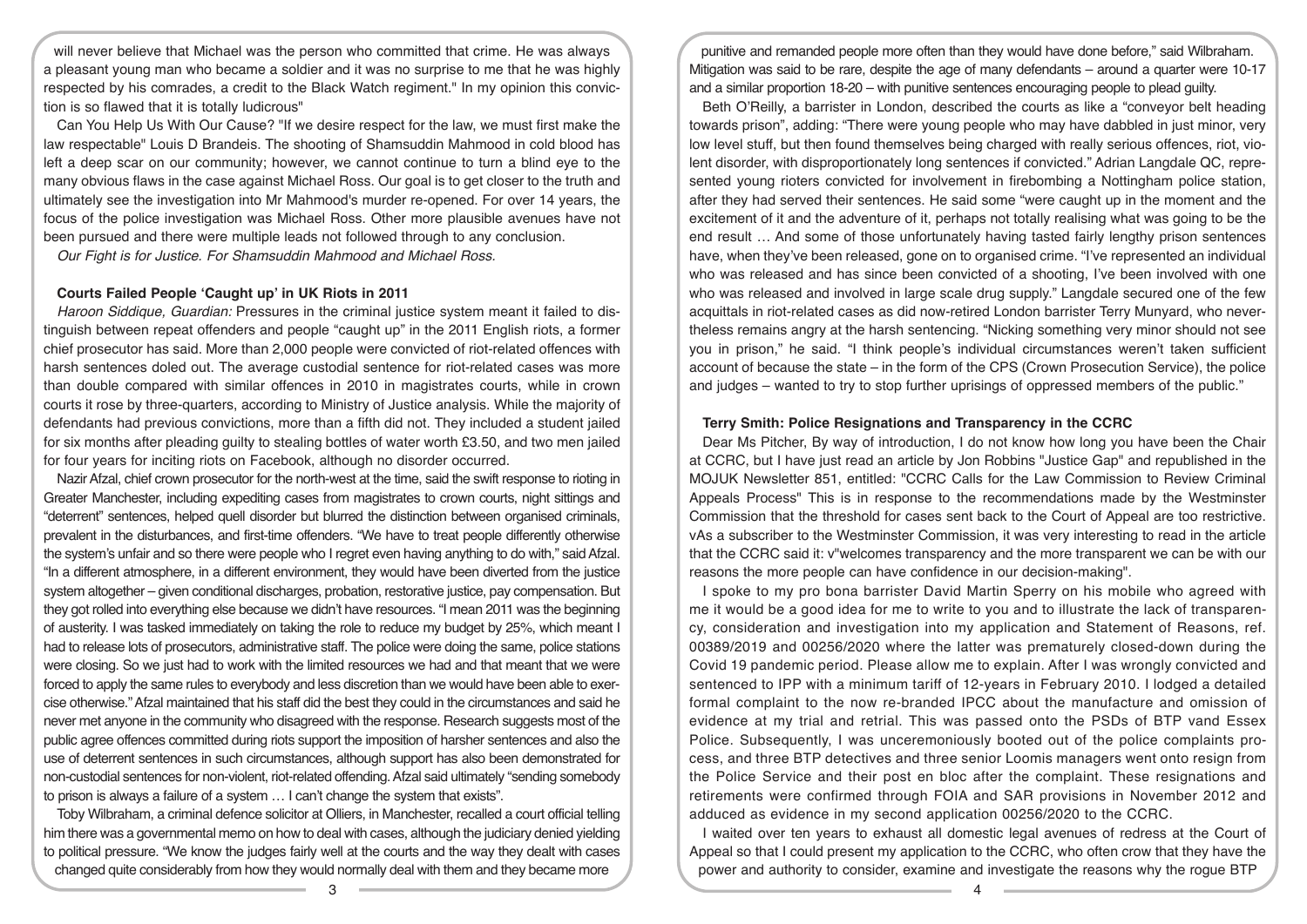detectives and equally miscreant Loomis managers resigned from their employment only for the CCRC to: 1. Spectacularly ignore the key resignation points in the original application ref. 00389/2019. 2. Due to the omission of the key point, Alan Burcombe of WellsBurcombe Solicitors suggested I make a stand-alone fresh application on the resignation point. 3. I tendered a re-application form dated 3 March 2020. CCRC response none. 4. Letter to the CCRC dated 17 March 2020. 5. Re-application form to CCRC on the same point dated 28 March 2020. CCRC response none. 6. Re-application form and supporting materials dated 31 May 2020. CCRC response none. 7. Letter to CCRC dated 01 June 2020. 8. On 06 August 2020. I received a Statement of Reasons; Re-application signed-off by Commissioner D. Brown, who said regarding the BTP and Loomis staff resignations: "The CCRC notes your assertion that we omitted to address the issue of the retirement/resignations of the BTP officers and Loomis managers in your previous application. Please be aware that the CCRC is not required to provide a fully reasoned response to each individual submission you made in your original application" (Ref.00256/2020, p. 3, last para). Furthermore, the documentation you have provided in support of this issue only confirms by 2012 the BTP officers had retired, and the Loomis managers were no longer employed by the company. The documentation does not indicate when the people you refer to left their employment or, in the case of the Loomis managers, on what grounds. The material you have provided does not support your assertion that the BTP officers and Loomis managers all left their employment "en bloc" as a result of your complaint about them to the IPCC" (Ref.00256/2020, p.3, para 5).

For the record, I had confirmation from a BTP PSD Investigating Officer's Report that the BTP Disclosure Officer in the case DC 1053 Martin Hand had retired within weeks of my formal complaint on 05 December 2011. I only found out about the BTP and Loomis resignations en bloc in November 2012 after a newspaper investigative journalist told me the SIO Det Chief Supt Michael Field had retired from the Police Service. I then discovered other BTP detectives had also resigned from the force prematurely too. bThe critical point I am making here is far from investigating the resignations and retirements en bloc; the CCRC have gone out of their way to maintain and sustain a monstrous miscarriage of justice through: b(i) Firstly, ignoring the vital issue of the application in the original application. b(ii) Secondly, disregarding several re-applications and letters regarding the same issue. b(iii) Thirdly, when the CCRC did confront and address the issue in the Statement of Reasons (00256/2020). They opted to pick holes in the application instead of doing their job "transparently" and investigating this serious matter; and, b(iv) Fourthly, when the pro bona barrister David Martin Sperry emailed the CCRC (10/09/2020) and urged the CCRC to extend time limits so that he could visit the Applicant face-to-face and make representations after the Covid 19 lockdown, this was refused, and the CCRC closed-down the critical application forthwith 25/09/2020.

 As a consequence, I will end this letter in the same way that it began. With all due respect, I do not know how long the Chair has been getting to grips with the CCRC. However, in regards to "transparency" and accountability when it comes to the consideration, examination and the investigation of police officers et al, who resign rather than face disciplinary hearings and/or prosecution, the CCRC would rather throw applicants under the bus than do its job professionally and transparently. bOn that basis, I urge the Chair to re-open my application and properly investigate the resignations of the BTP detectives and Loomis managers as this appalling injustice will not go away until it has been sufficiently exposed and rectified. Many thanks in advance. Terry Smith, A8672AQ, HMP Warren Hill

#### **Missed Opportunities Contributed to Death of Adam Stanmore**

Adam Stanmore, a 37 year old man of mixed heritage from Oxford, was found dead on 13 June 2019. He had a history of self-reported depression and had type 1 diabetes. An inquest concluded that multiple failures by the *police, paramedics and mental health services* contributed to his death, including the decision of paramedics to delete records which indicated that Adam had taken an overdose of insulin to kill himself.

Adam was then taken into Abingdon Police station. On arrival he was barely conscious and his blood sugar levels were critically low. He again told police that he wanted to kill himself. South Central Ambulance Service was called to convey Adam to the hospital for physical and mental health assessment and treatment. No further action was taken in relation to his arrest. The evidence of the paramedics was that they were not made aware that Adam had told police officers that he wanted to kill himself. During the journey in the ambulance, Adam told the paramedics that he had overdosed on insulin to try and kill himself. This information was recorded. It later was deleted and only came to light during the Inquest. Adam was allowed to leave the ambulance before it reached the hospital. No mental health capacity assessment was carried out and Adam refused any additional treatment or checks of his blood sugar levels. Paramedics then provided information to police and central control that Adam was fully recovered.

Police located Adam a few hours after he had left the ambulance but were reassured by a lack of markers in their own system and by the information provided by the paramedics. Oxford Mental Health street triage decided that they would not perform a face to face mental health assessment on the basis of the information from police officers that Adam seemed fine. He was last captured on CCTV at around midnight, after police had left him. Adam's body was found on 13 June. He had a ligature around his neck and was surrounded by insulin boxes. It was likely that he died near the time he was last seen.

The inquest jury have today concluded that Adam died of suicide by hanging and/or hypoglycaemia. They found that the circumstances which contributed to Adam's death were that: He did not have appropriate psychiatric follow-up and there were risks of self-harm and suicide which were not appropriately assessed and managed by the Adult Mental Health Team. There was an inappropriate handover of information between SCAS control and the paramedics dispatched to Abingdon Police Station and between police custody and paramedics at Abingdon Police Station. There was some lack of clarity in the handover between healthcare and paramedics at Abingdon Police Station. The attending paramedic should have carried out a formal mental capacity assessment and additional risk of self-harm assessment when Adam informed them that he had taken an overdose of insulin with the intention to kill himself. This information should have been escalated when Adam refused to have his observations checked or be conveyed to hospital. Deletions from the ambulance electronic patient record meant that significant information was not visible to healthcare professionals. These issues impacted on the perception and assessment of presenting risk to Adam's physical and mental health. The failure of the attending paramedic to share information on more than one occasion contributed to Adam's death. There were issues with information sharing about Adam on 18 May between various agencies which in combination contributed to his death.

Laura Klee, Adam's ex- partner, said: "The conclusion marks the end of what has been an agonizing two year wait for answers surrounding the death of our dear Adam. It is with great sadness that we face the end of this inquest without Adam's mother, Sandra, who passed away only 8 weeks ago, and who will never know the answers she so desperately sought regarding the death of her son. While we were already aware that there had been failings in Adam's care, we were not fully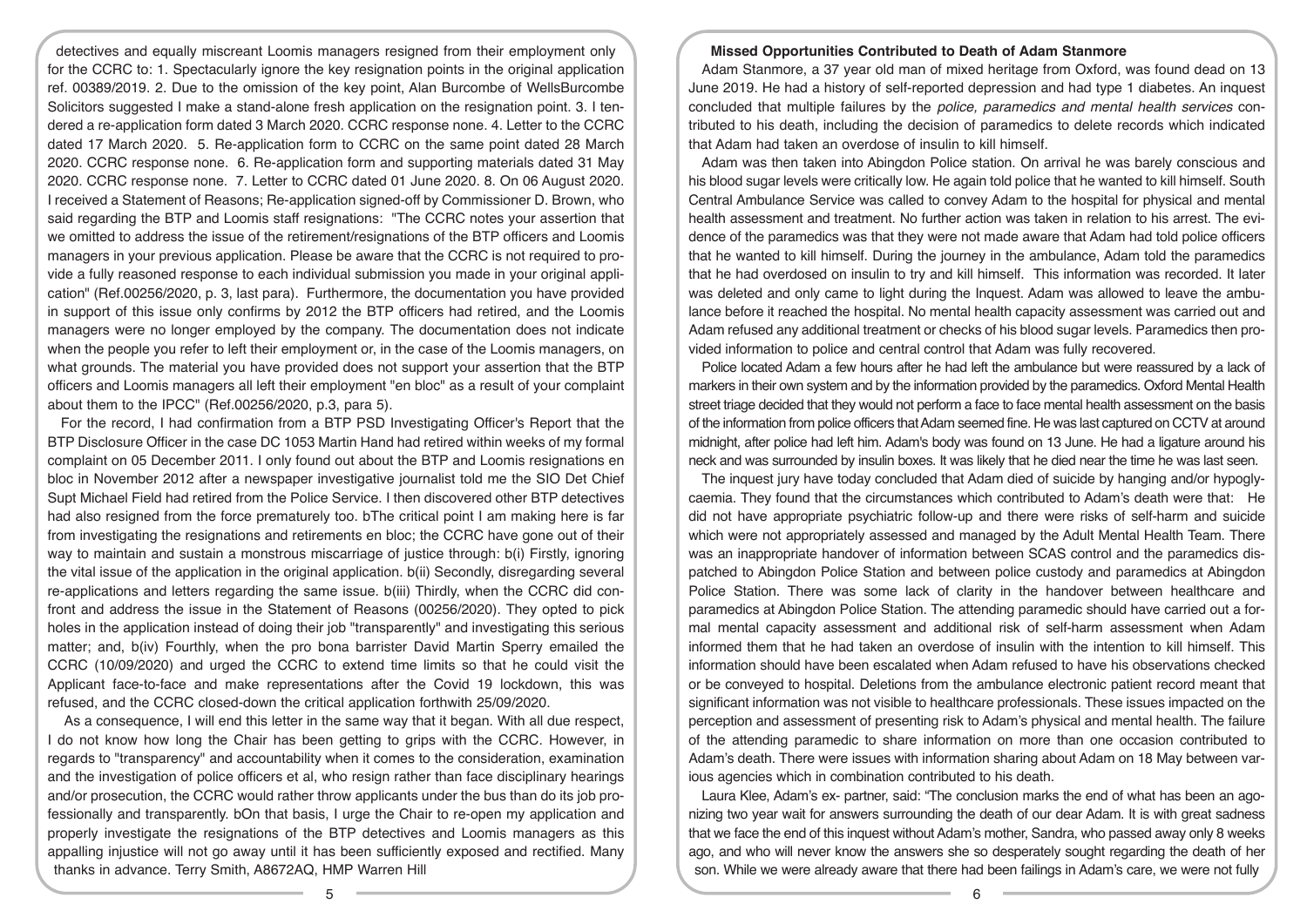prepared for some of the evidence that came to light. We have been truly shocked and saddened by the blatant disregard shown towards Adam in his final hours by those who could have saved him, in particular the ambulance crew. We can only conclude that a great number of people involved in Adam's care that day simply did not care. We truly believe that there was no part of Adam that wanted to end his own life that day, but due the psychosis he was experiencing, felt he had no choice. As a family, this has never been about blame or finger pointing, but about finding answers to something that has been incredibly difficult to process. We hope mostly that learning will be done and from this and other's lives may well be saved. While the stigma surrounding mental health is slowly lifting among the population, we as a county have a long way to go in ensuring that our emergency services are able to understand mental health and offer the support that people require, in particularly with regards to the understanding of mental health within the police force. We cannot bring Adam back to us, but we sincerely hope that his death will not be in vain. His daughter faces growing up without her father, but we will always be sure to tell her about what a hero her Daddy was."

Chanel Dolcy of Bhatt Murphy solicitors, who represent the family, said:" Adam made repeated efforts to get help even when he was in the throes of a mental health crisis. Those whose duty was to give him that help repeatedly turned him away and failed him. His admission that he had taken an overdose of insulin in an attempt to kill himself was ignored. The catalogue of errors by various agencies who came into contact with Adam is shocking and disheartening. Adam's sad case has very clearly shown the stark defects in the systems that are in place to protect the most vulnerably in society." Selen Cavcav, Senior Caseworker at INQUEST, said: "It is utterly shameful that Adam was left to die in these circumstances and basic standards of care necessary to protect those in distress fell by the wayside as they did. This inquest highlighted yet again systemic issues around how the agencies respond to people with mental ill health."

#### **'Racism in Policing Remains an Issue, 20 Years After Macpherson Report'**

Nadine White, Independent: "Persistent, deep-rooted" racial inequalities persist in policing, 22 years on from the publication of the Macpherson report that followed the inquiry into the racist murder of Stephen Lawrence, MPs have warned. The Home Affairs Committee is calling for urgent action to tackle racial disparities in law enforcement and a "worrying decline of confidence" in the police among some ethnic minority communities Among its findings, the report found that adults from black and mixed ethnic backgrounds are less likely to have confidence in the police than adults from white or Asian backgrounds – and that this confidence gap has widened.

It also warned forces will not be representative of the communities they police for another 20 years if current recruitment patterns continue – nearly a quarter of a century after the Macpherson report first raised concern over the issue. By 2020 Bame officers represented just 7 per cent of the police service across England and Wales, far below the 14 per cent of the population in England and Wales who identify as minority ethnic. Levels of under representation are most marked among senior ranks – only 4 per cent of officers at or above the rank of chief inspector are from minority By 2020 Bame officers represented just 7 per cent of the police service across England and Wales, far below the 14 per cent of the population in England and Wales who identify as minority ethnic. Levels of under representation are most marked among senior ranks – only 4 per cent of officers at or above the rank of chief inspector are from minority backgrounds.

Publishing the report, the chair of the Home Affairs Committee, Yvette Cooper MP, said the current state of affairs is "unacceptable" and needs to be addressed. "The Macpherson report into the racist murder of Stephen Lawrence and the terrible denial of justice to his family had

a huge impact on policing and tackling racism when it was first published. However we have found that in too many areas progress has stalled and for too long there has been a lack of focus and accountability on race equality in policing. There are still persistent, deep rooted problems and unjustified racial disparities in key areas where Sir William Macpherson made recommendations over 20 years ago. Without clear action to tackle race inequality we fear that, in 10 years' time, future committees will be hearing the very same arguments that have been rehearsed already for over 20 years. That cannot be allowed to happen." The use of stop and search is more disproportionate across police forces now than it was two decades ago, the report found, with no adequate explanation for the nature and scale of racial disparities, including on drug possession searches where in 2019 black people were 2.4 times more likely than white people to be searched, even though in the last year they were less likely to use drugs.

The committee makes several recommendations, among them that a new statutory race equality commissioner for policing, as well as a new race equality steering group to be chaired by the home secretary to respond to the commissioner's reports. MPs also called for new minimum targets to be set immediately for current recruitment so that all forces in England and Wales reflect the ethnic diversity of their local populations and a national target of at least 14 per cent by 2030. Policing minister Kit Malthouse said the Macpherson report has "left an indelible mark" on policing, adding: "Good progress has been made since its publication. Our police are more diverse than ever before, forces have worked hard to improve community engagement and we have seen major improvements in the way the police deal with racist crimes. However we know there is much more to do – that is why attracting more officers from a wide range of ethnic and socio-economic backgrounds is a core ambition of our drive to recruit an extra 20,000 officers. Stop and search along with other preventative activity set out in the Beating Crime Plan is also vital to ensuring we create safer streets and neighbourhoods."

Responding to the committee's report, Sam Grant, head of policy at human rights group Liberty, said: "Feeling safe in our communities and being treated equally is something we all want. Yet, as, the select committee's report demonstrates, we are far from that ideal with current policy making in policing and criminal justice. he widely criticised government proposals put forward this week were the latest in a growing list of headline-grabbing policies, that do more harm than good. Politicians repeatedly prioritise posturing over the long-lasting systemic change that is so desperately needed and has been repeatedly called for, most recently in the Black Lives Matter protests. The government must stop ignoring evidence, listen to communities affected by discriminatory policing and work with them on solutions. Priorities should be investment in services such as health, education, housing and social welfare to develop strategies for keeping all of us safe." Jo Noakes, director at the College of Policing, said: "Today's report is a challenging and comprehensive summary of the evidence that requires effective action. While we know policing has undergone significant changes and improvements in the last 22 years, there is still more to be done including continuing to build confidence in the police, especially among black and minority ethnic communities.

#### **Nineteen Deaths in or Following Police Custody Over Last 12 Months**

There were 19 deaths in or following police custody last year with 12 of that number of fatalities having been restrained, according to the latest figures from the police watchdog. The Independent Office for Police Conduct also recorded that there have been 92 other deaths following contact with the police, however deaths are only included in this category when the IOPC has conducted an independent investigation. The 19 deaths in 2020/21 is a slight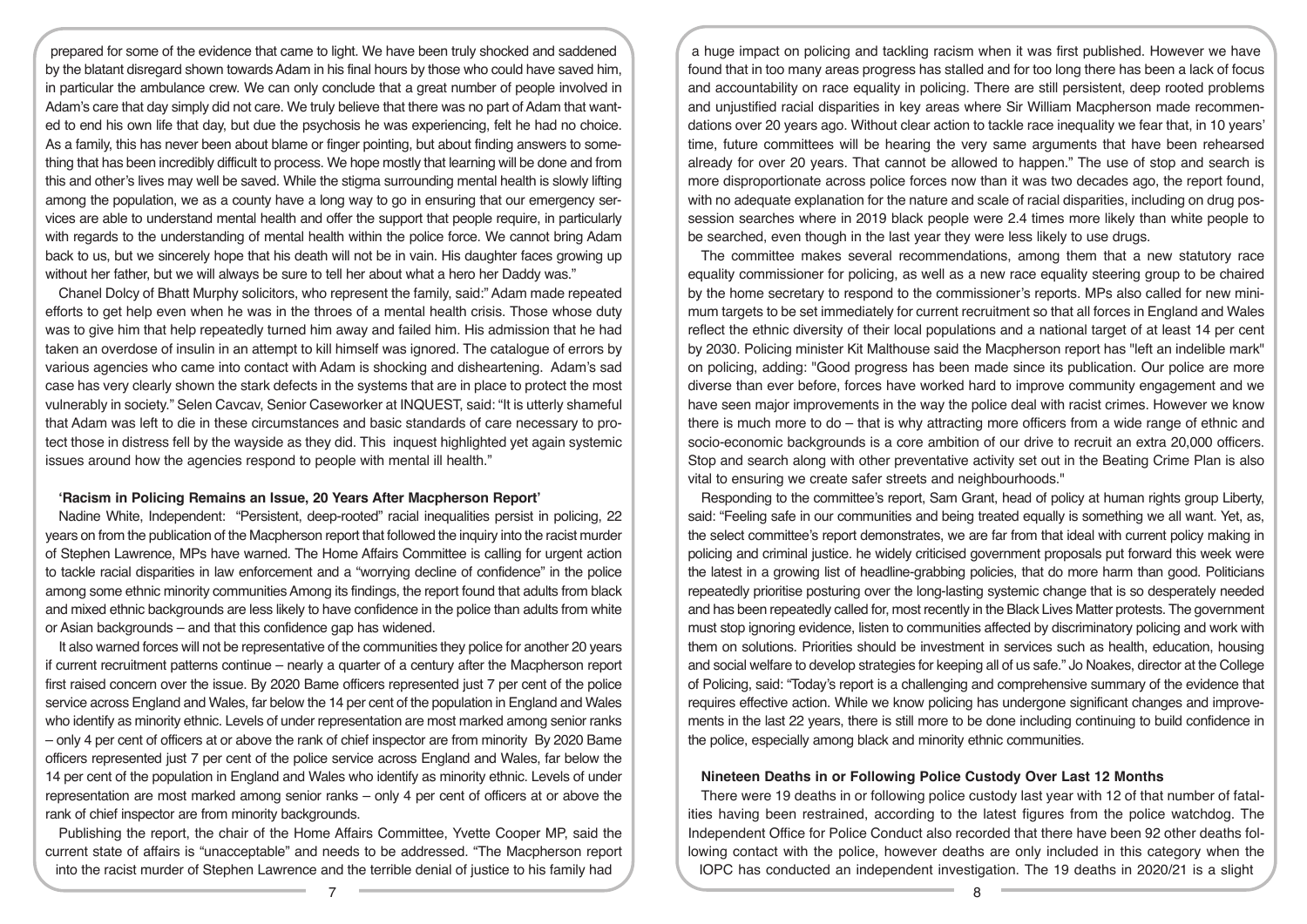increase from last year (18)and is in line with the average figure from the last decade. The charity INQUEST report that since the end of the IOPC statistics reporting period on March 31, there have been a further five deaths in or following police custody and contact.

'Last year the world responded to the death of George Floyd and mobilised against deaths in police custody and racial injustice,' said Deborah Coles, director of INQUEST. 'Yet once again the data on deaths in police custody and contact in England and Wales repeat the same patterns, nothing changes. This is despite the lifesaving recommendations from multiple inquests and the Angiolini review.' 'The focus of this Government however is denying structural racism and inequality, appearing tough, ignoring evidence and repeating failed policies focused on criminalisation. Ultimately to prevent further deaths and harm, we must look beyond policing and redirect resources into community, health, welfare and specialist services' Coles continued. Zaki Sarraf, Justice Gap, https://is.gd/uK89fC

### **Scotland: Court Backlog set to Reach 50,000**

Figures from the Scottish government show. Overall, there are 42,451 outstanding trials and a further 6,542 cases deemed likely to come to trial. The backlog is double that of pre-pandemic levels. There were 18,355 outstanding trials at the end of the 2019/20 year. A Scottish government spokesperson said: "To mitigate the court backlog caused by necessary public health restrictions, innovations such as remote jury centres in cinemas have been used for the most serious criminal trials, while most civil work is being dealt with online or virtually. "In addition, we will see an increased court capacity from September, which includes the expansion of remote jury centres and a daily increase of four additional High Courts, two additional Sheriff Solemn Courts and up to ten Sheriff Summary Courts. We committed to investing £50 million this year to the Justice Recover, Renew and Transform programme to drive further reform and help increase the throughput of court cases, which is the single biggest way to reduce remand numbers."

#### **HMP Greenock Indicative of Scotland's Prison Crisis**

Calls have been made for HMP Greenock to be replaced as soon as possible after a leaking roof forced the closure of 40 cells. The prison was built in 1907 and operates at only 75 per cent capacity because of the poor condition of its buildings. A replacement, however, is still a decade away, Wendy Sinclair-Gieben, HM chief inspector of prisons said. She also said the Scottish government had a "real crisis on its hands" when it came to prisons. She told Good Morning Scotland that while Greenock, which was the subject of a report, was a "very good wee prison" its condition was unacceptable. There are two stark choices for government; one is to reduce the prison population so Greenock is not necessary and the other is to consider some form of building that can be achieved within a shorter time. I think the Scottish government has a real crisis on its hands with a rising prison population and an estate with so many prisons that are not fit for purpose." The report by HM Inspectorate of Prisons for Scotland (HMIPS) praised the jail for its response to the pandemic; it had no confirmed cases a year into the crisis. The report said: "The primary concern is the ageing infrastructure of HMP Greenock and the unsuitable environment created by the fabric of the building." However, it described it as "ill-suited to a modern prison system and accordingly in urgent need of replacement. A robust permanent solution must be found in the interim for a number of issues; to prevent further ingress of water into healthcare settings and accommodation areas to minimise the risk of transmission of infection."

#### **When Complaints Must be Referred to the Independent Office of Police Conduct**

Cecily White, UK Police Law Blog: In R (Rose) v Chief Constable of Greater Manchester Police [2021] EWHC 875 (Admin), a businessman successfully challenged a decision not to refer his complaint to the Independent Office of Police Conduct (IOPC) under the mandatory referral criteria. The High Court concluded that the chief constable had failed to review the conduct alleged and consider whether, if substantiated, it would constitute serious corruption as defined in the (then) Independent Complaints Commission (IPCC) Statutory Guidance on the handling of complaints. Instead, he had performed an assessment of the merits which had rendered the decision not to refer the complaint unlawful. The case makes clear that complaints engaging the mandatory criteria, especially that of "*Serious Corruption*", must be referred to the IOPC.

In 2014, the Claimant, Mr Rose, reported to the police that his staff were stealing from his business. An investigation resulted in a decision of the Crown Prosecution Service (CPS) in 2016 not to prosecute. Mr Rose believed that the investigation had been influenced by the fact that some of the suspects were related to a serving police officer, and that evidence had been deliberately withheld from the CPS due to police nepotism and corruption. The 2016 complaint, which related to the alleged withholding of evidence including CCTV and witness statements, was sent to the IPCC (now IOPC), which forwarded it to the defendant Chief Constable. A chief inspector reviewed the 2014 investigation and concluded that the complaint should be closed with no further action. Dismissing Mr Rose's appeal, an appeals officer found that the complaint had been suitable for local resolution because the conduct complained of would not justify criminal or disciplinary proceedings.

Mr Rose made a second complaint, in 2018, to the IPCC, this time complaining about the manner in which the chief inspector had reviewed the 2014 investigation, making allegations of bias, and accusing him of seeking to protect the officers involved. Again, the complaint was forwarded to the defendant, addressed through the local resolution process, and closed without further action. Mr Rose appealed, arguing that this complaint met the criteria for mandatory referral to the IOPC. The appeals officer rejected the appeal, concluding that local resolution had been appropriate. Whilst awaiting the outcome of this appeal, Mr Rose lodged a third complaint in 2019, which the defendant concluded did meet the criteria for mandatory referral and which led to a local investigation. The 2019 complaint was not upheld and the IOPC rejected Mr Rose's appeal. Mr Rose contended that it had been wrong not to refer the 2018 complaint to the IOPC because it met the mandatory referral criteria.

*Decision:* The regime which applies to complaints against police officers is: - Part 2 and Schedule 3 of the Police Reform Act 2002 (PRA); - The Police (Complaints and Misconduct) Regulations 2012 (PCMR) (now the PCMR 2020). Para 4(1) of Schedule 3 PRA provides that the chief constable of the relevant police force has a duty to refer a complaint to the IOPC if the complaint is of a specified description within the PCMR reg 4(2)(a)(iii), which includes complaints of "serious corruption" as defined in the IPCC's Statutory Guidance on the handling of complaints. At para. 8.13 "serious corruption" was defined as conduct including "any attempt to pervert the course of justice or other conduct likely seriously to harm the administration of justice, in particular the criminal justice system".

The Administrative Court (HHJ Eyre QC) concluded, at para. 44: "I am satisfied that the Claimant's interpretation of these provisions is correct. The appropriate authority is to look at the conduct which is alleged in the complaint and consider whether that conduct, if substantiated, would constitute serious corruption as defined in the Guidance. If it would then the criteria for mandatory referral are met. The appropriate authority is not at that stage to consider the merits of the complaint but instead to focus on the nature of what is being alleged. Whether